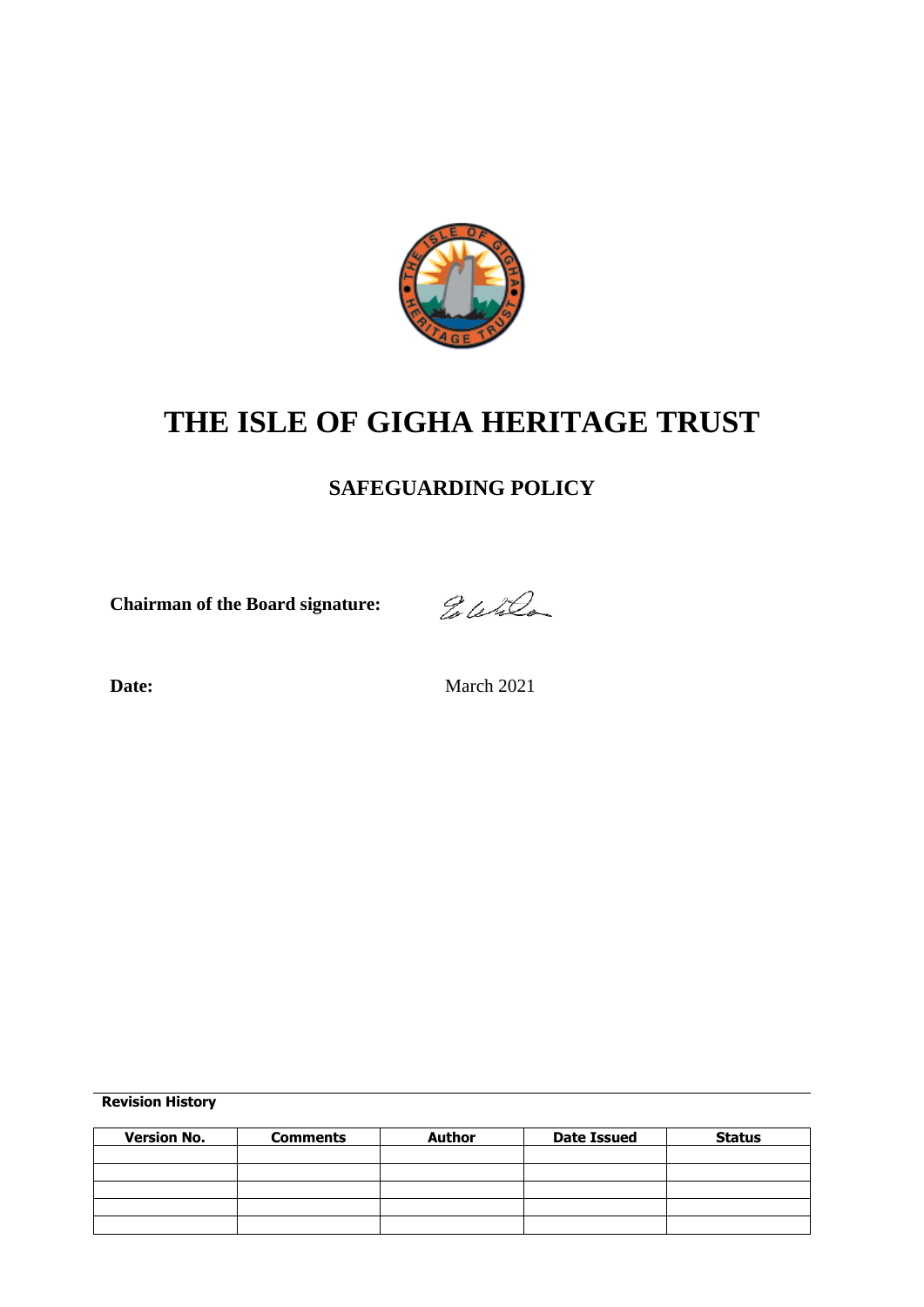#### **GENERAL STATEMENT OF POLICY**

The Isle of Gigha Heritage Trust (IGHT) works with children and families as part of its activities. These include community activities, events, and projects that involve different age ranges.

The purpose of this policy statement is:

- to protect children and young people who receive IGHT's services. This includes the children of adults who use our services.
- to provide parents, staff and volunteers with the overarching principles that guide our approach to child protection.

This policy statement applies to anyone working on behalf of IGHT including senior managers and the board of trustees, paid staff, volunteers, sessional workers, agency staff and students.

This policy has been drawn up on the basis of legislation, policy and guidance that seeks to protect children in Scotland. A summary of the key legislation and guidance is available from [nspcc.org.uk/childprotection](https://learning.nspcc.org.uk/child-protection-system) 

This policy will be reviewed every **5 years.**

#### **ORGANISATION AND RESPONSIBILITIES**

- children and young people should never experience abuse of any kind.
- we have a responsibility to promote the welfare of all children and young people, to keep them safe and to practise in a way that protects them.
- the welfare of the child is paramount.
- all children, regardless of age, disability, gender reassignment, race, religion or belief, sex, or sexual orientation have a right to equal protection from all types of harm or abuse.
- some children are additionally vulnerable because of the impact of previous experiences, their level of dependency, communication needs or other issues.
- working in partnership with children, young people, their parents, carers and other agencies is essential in promoting young people's welfare.